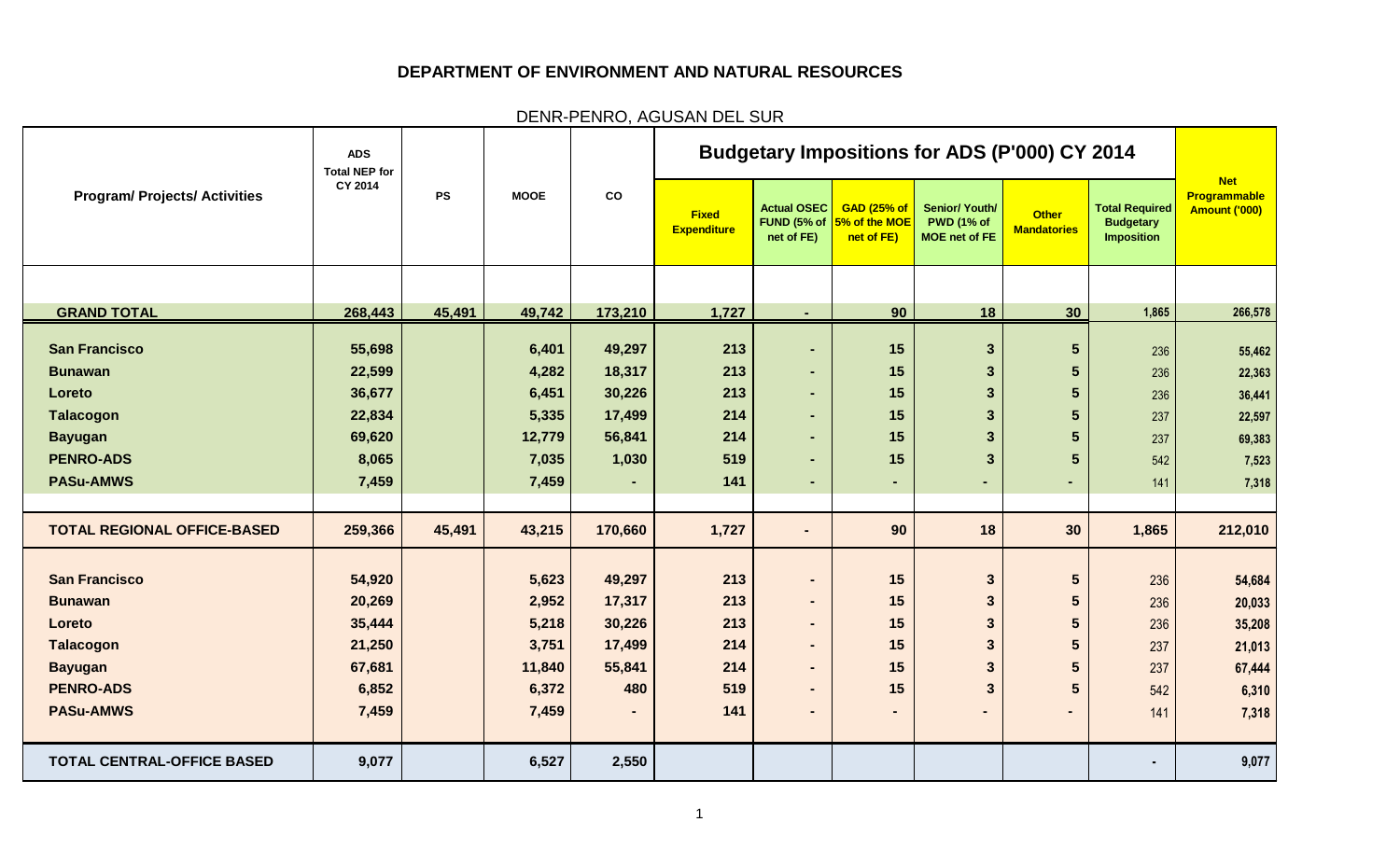|                                                         | <b>ADS</b><br><b>Total NEP for</b> |            |             |             |                                    |                                                 |                                                   | <b>Budgetary Impositions for ADS (P'000) CY 2014</b>        |                                    |                                                                |                                             |
|---------------------------------------------------------|------------------------------------|------------|-------------|-------------|------------------------------------|-------------------------------------------------|---------------------------------------------------|-------------------------------------------------------------|------------------------------------|----------------------------------------------------------------|---------------------------------------------|
| <b>Program/ Projects/ Activities</b>                    | CY 2014                            | ${\sf PS}$ | <b>MOOE</b> | $_{\rm co}$ | <b>Fixed</b><br><b>Expenditure</b> | <b>Actual OSEC</b><br>FUND (5% of<br>net of FE) | <b>GAD (25% of</b><br>5% of the MOE<br>net of FE) | <b>Senior/ Youth/</b><br><b>PWD (1% of</b><br>MOE net of FE | <b>Other</b><br><b>Mandatories</b> | <b>Total Required</b><br><b>Budgetary</b><br><b>Imposition</b> | <b>Net</b><br>Programmable<br>Amount ('000) |
| <b>San Francisco</b>                                    | 778                                |            | 778         | ٠           |                                    |                                                 |                                                   |                                                             |                                    |                                                                | 778                                         |
| <b>Bunawan</b>                                          | 2,330                              |            | 1,330       | 1,000       |                                    |                                                 |                                                   |                                                             |                                    |                                                                | 2,330                                       |
| Loreto                                                  | 1,233                              |            | 1,233       |             |                                    |                                                 |                                                   |                                                             |                                    |                                                                | 1,233                                       |
| Talacogon                                               | 1,584                              |            | 1,584       | ٠           |                                    |                                                 |                                                   |                                                             |                                    |                                                                | 1,584                                       |
| <b>Bayugan</b>                                          | 1,939                              |            | 939         | 1,000       |                                    |                                                 |                                                   |                                                             |                                    |                                                                | 1,939                                       |
| <b>PENRO-ADS</b>                                        | 1,213                              |            | 663         | 550         |                                    |                                                 |                                                   |                                                             |                                    |                                                                | 1,213                                       |
| <b>I. GENERAL ADMINISTRATION AND</b>                    | 11,387                             | 10,268     | 1,119       |             | 438                                |                                                 | 19                                                | $\sim$                                                      | 8                                  | 465                                                            | 10,922                                      |
| <b>SUPPORT SERVICES - RO-based</b>                      |                                    |            |             |             |                                    |                                                 |                                                   |                                                             |                                    |                                                                |                                             |
| <b>San Francisco</b>                                    | 167                                |            | 167         |             | 61                                 |                                                 | 3                                                 |                                                             |                                    | 65                                                             | 102                                         |
| <b>Bunawan</b>                                          | 168                                |            | 168         |             | 61                                 |                                                 |                                                   |                                                             |                                    | 67                                                             | 101                                         |
| Loreto                                                  | 167                                |            | 167         |             | 61                                 | $\sim$                                          |                                                   |                                                             |                                    | 67                                                             | 100                                         |
| Talacogon                                               | 167                                |            | 167         |             | 61                                 |                                                 |                                                   |                                                             |                                    | 66                                                             | 101                                         |
| <b>Bayugan</b>                                          | 167                                |            | 167         |             | 61                                 |                                                 |                                                   |                                                             |                                    | 66                                                             | 101                                         |
| <b>PENRO-ADS</b>                                        | 283                                |            | 283         |             | 133                                |                                                 | $\blacksquare$                                    |                                                             |                                    | 134                                                            | 149                                         |
| A.01.a General Management and<br>Supervision - RO-based | 10,873                             | 9,978      | 895         |             | 352                                |                                                 | 15                                                |                                                             |                                    | 373                                                            | 10,500                                      |
| San Francisco                                           | 135                                |            | 135         |             | 49                                 |                                                 | $\mathfrak{Z}$                                    |                                                             |                                    | 53                                                             | 82                                          |
| Bunawan                                                 | 135                                |            | 135         |             | 49                                 |                                                 | $\mathbf{3}$                                      |                                                             |                                    | 53                                                             | 82                                          |
| Loreto                                                  | 135                                |            | 135         |             | 49                                 |                                                 | $\mathfrak{Z}$                                    |                                                             |                                    | 53                                                             | 82                                          |
| Talacogon                                               | 135                                |            | 135         |             | 49                                 |                                                 | $\mathfrak{Z}$                                    |                                                             |                                    | 53                                                             | 82                                          |
| Bayugan                                                 | 135                                |            | 135         |             | 49                                 |                                                 | 3                                                 |                                                             |                                    | 53                                                             | 82                                          |
| PENRO-ADS                                               | 220                                |            | 220         |             | 107                                |                                                 |                                                   |                                                             |                                    | 108                                                            | 112                                         |
| A.01.b Human Resource & Development -                   | 514                                | 290        | 224         |             | 86                                 |                                                 | 4                                                 |                                                             | $\mathbf{2}$                       | 92                                                             | 422                                         |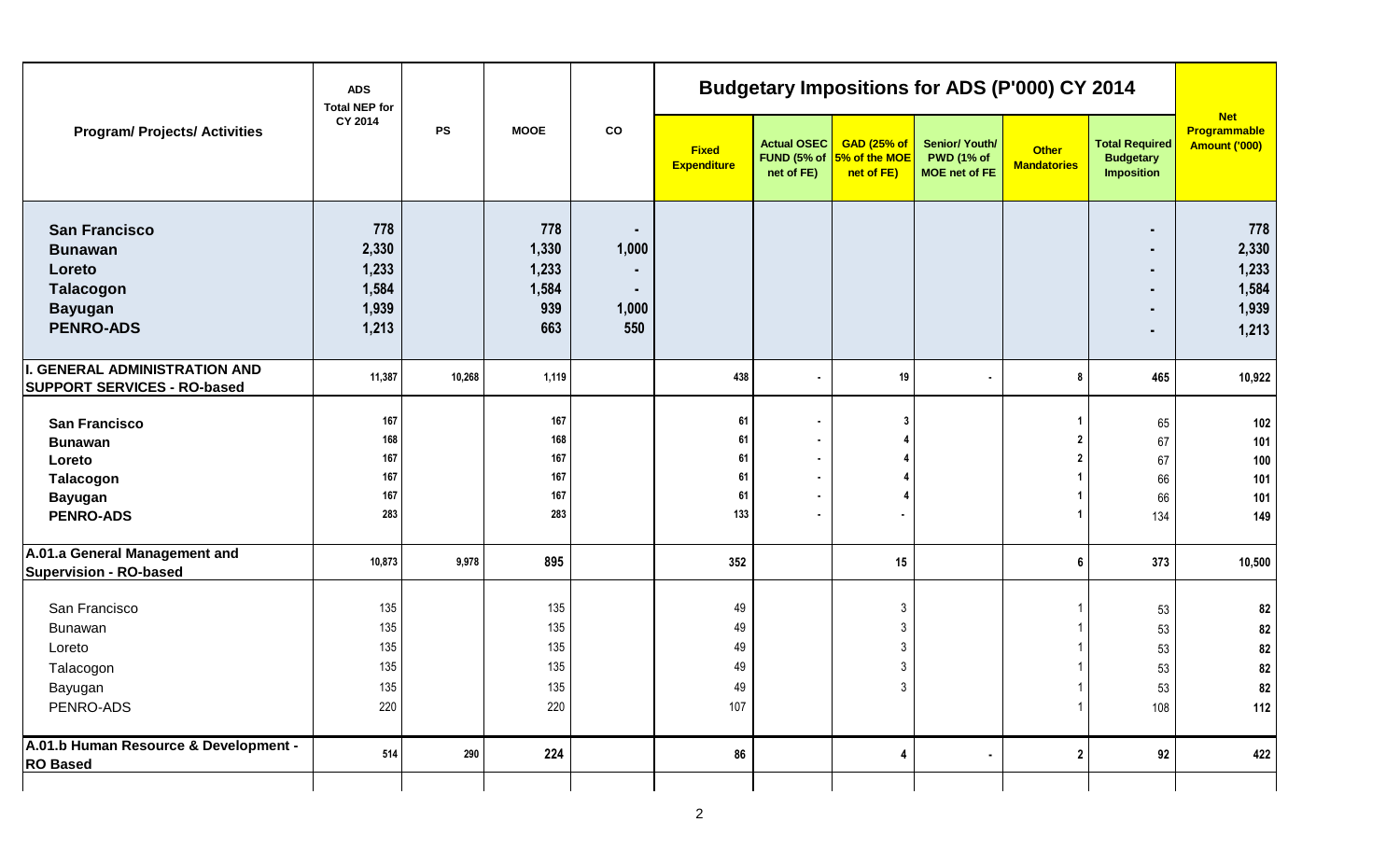|                                                                                              | <b>ADS</b><br><b>Total NEP for</b> |           |             |    |                             |                                  |                                                               | <b>Budgetary Impositions for ADS (P'000) CY 2014</b>        |                                    |                                                                |                                             |
|----------------------------------------------------------------------------------------------|------------------------------------|-----------|-------------|----|-----------------------------|----------------------------------|---------------------------------------------------------------|-------------------------------------------------------------|------------------------------------|----------------------------------------------------------------|---------------------------------------------|
| <b>Program/ Projects/ Activities</b>                                                         | CY 2014                            | <b>PS</b> | <b>MOOE</b> | co | <b>Fixed</b><br>Expenditure | <b>Actual OSEC</b><br>net of FE) | <b>GAD (25% of</b><br>FUND (5% of 5% of the MOE<br>net of FE) | Senior/ Youth/<br><b>PWD (1% of</b><br><b>MOE</b> net of FE | <b>Other</b><br><b>Mandatories</b> | <b>Total Required</b><br><b>Budgetary</b><br><b>Imposition</b> | <b>Net</b><br>Programmable<br>Amount ('000) |
| San Francisco                                                                                | 32                                 |           | 32          |    | 12                          |                                  |                                                               |                                                             |                                    | 12                                                             | 20                                          |
| Bunawan                                                                                      | 33                                 |           | 33          |    | 12                          |                                  |                                                               |                                                             |                                    | 14                                                             | 19                                          |
| Loreto                                                                                       | 32                                 |           | 32          |    | 12                          |                                  |                                                               |                                                             |                                    | 14                                                             | 18                                          |
| Talacogon                                                                                    | 32                                 |           | 32          |    | 12                          |                                  |                                                               |                                                             |                                    | 13                                                             | 19                                          |
| Bayugan                                                                                      | 32                                 |           | 32          |    | 12                          |                                  |                                                               |                                                             |                                    | 13                                                             | $19$                                        |
| PENRO-ADS                                                                                    | 63                                 |           | 63          |    | 26                          |                                  |                                                               |                                                             |                                    | 26                                                             | 37                                          |
| II. SUPPORT TO OPERATIONS - RO-based                                                         | 1,215                              | 301       | 914         |    | 254                         | $\sim$                           | 9                                                             | $\bullet$                                                   | 4                                  | 267                                                            | 948                                         |
| <b>San Francisco</b>                                                                         | 115<br>115                         |           | 115<br>115  |    | 35<br>$35\,$                | $\blacksquare$<br>$\blacksquare$ |                                                               |                                                             |                                    | 37                                                             | 78                                          |
| <b>Bunawan</b>                                                                               | 116                                |           | 116         |    | 35                          |                                  |                                                               |                                                             |                                    | 37                                                             | 78                                          |
| Loreto                                                                                       | 116                                |           | 116         |    | $36\,$                      |                                  |                                                               |                                                             |                                    | 38                                                             | ${\bf 78}$<br>${\bf 78}$                    |
| Talacogon<br><b>Bayugan</b>                                                                  | 116                                |           | 116         |    | $36\,$                      |                                  |                                                               |                                                             |                                    | 38<br>38                                                       | ${\bf 78}$                                  |
| <b>PENRO-ADS</b>                                                                             | 336                                |           | 336         |    | 77                          |                                  |                                                               |                                                             |                                    | 79                                                             | 257                                         |
| A.02.a Data management including<br>systems development and maintenance -<br><b>RO-based</b> | 614                                |           | 614         |    | 125                         |                                  | 4                                                             |                                                             |                                    | 133                                                            | 481                                         |
| San Francisco                                                                                | 97                                 |           | 97          |    | 17                          |                                  |                                                               |                                                             |                                    | 19                                                             | 78                                          |
| Bunawan                                                                                      | 97                                 |           | 97          |    | 17                          |                                  |                                                               |                                                             |                                    | 19                                                             | ${\bf 78}$                                  |
| Loreto                                                                                       | 97                                 |           | 97          |    | 17                          |                                  |                                                               |                                                             |                                    | 19                                                             | 78                                          |
| Talacogon                                                                                    | 96                                 |           | 96          |    | 18                          |                                  |                                                               |                                                             |                                    | 18                                                             | ${\bf 78}$                                  |
| Bayugan                                                                                      | 96                                 |           | 96          |    | 18                          |                                  |                                                               |                                                             |                                    | 18                                                             | 78                                          |
| PENRO-ADS                                                                                    | 131                                |           | 131         |    | 38                          |                                  |                                                               |                                                             |                                    | 40                                                             | 91                                          |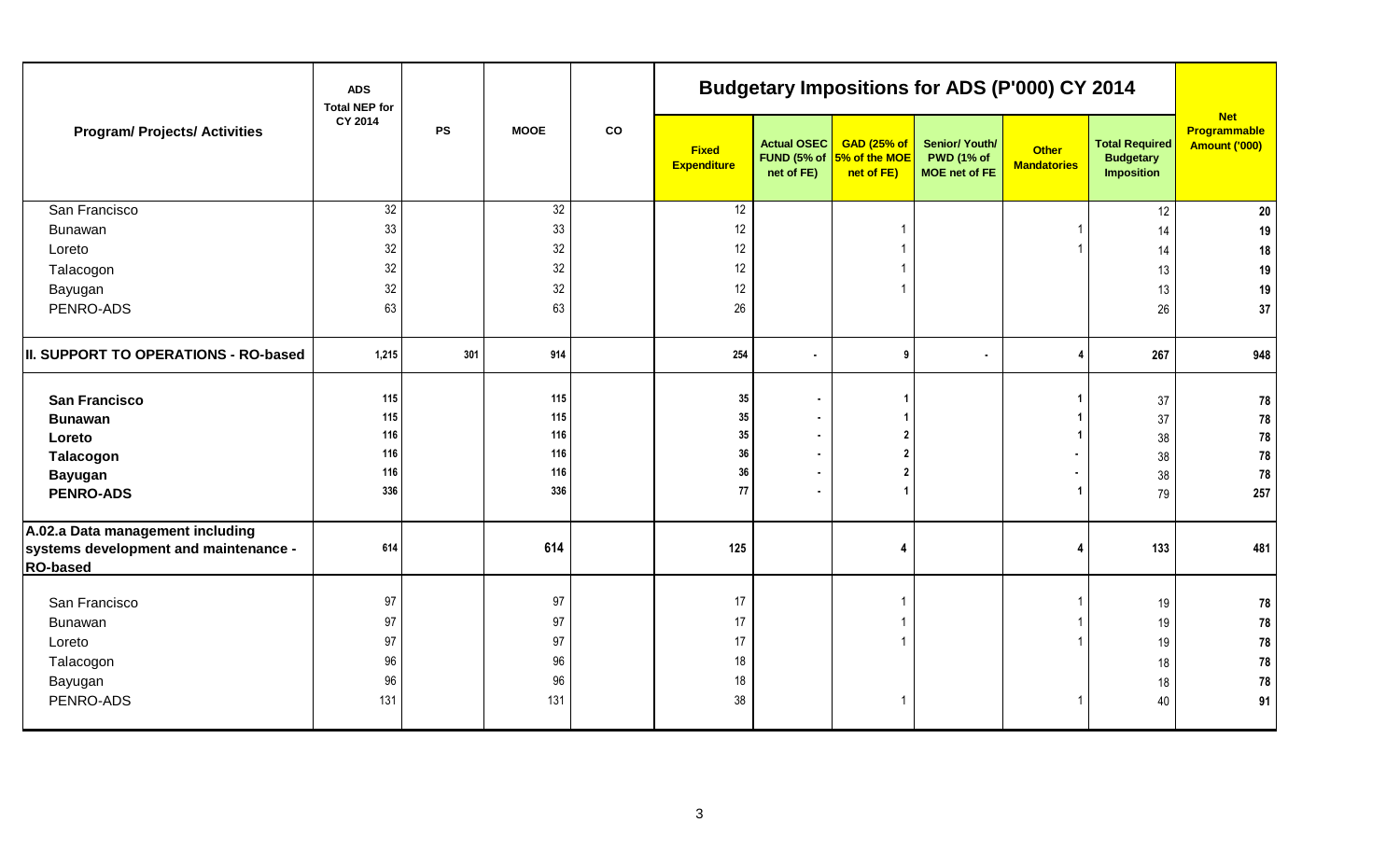|                                                                                                                       | <b>ADS</b><br><b>Total NEP for</b> |           |                |             |                                    |                                          |                                                   | <b>Budgetary Impositions for ADS (P'000) CY 2014</b>        |                             |                                                                |                                             |
|-----------------------------------------------------------------------------------------------------------------------|------------------------------------|-----------|----------------|-------------|------------------------------------|------------------------------------------|---------------------------------------------------|-------------------------------------------------------------|-----------------------------|----------------------------------------------------------------|---------------------------------------------|
| <b>Program/ Projects/ Activities</b>                                                                                  | CY 2014                            | <b>PS</b> | <b>MOOE</b>    | $_{\rm co}$ | <b>Fixed</b><br><b>Expenditure</b> | Actual OSEC<br>FUND (5% of<br>net of FE) | <b>GAD (25% of</b><br>5% of the MOE<br>net of FE) | <b>Senior/ Youth/</b><br><b>PWD (1% of</b><br>MOE net of FE | Other<br><b>Mandatories</b> | <b>Total Required</b><br><b>Budgetary</b><br><b>Imposition</b> | <b>Net</b><br>Programmable<br>Amount ('000) |
| A.02.b Production & Diss.of Tech. &<br>Popular Mat. in the Conservaton & DNR<br>including Environment Educ.- RO-based | 541                                | 301       | 240            |             | 71                                 |                                          | 3                                                 |                                                             |                             | 74                                                             | 467                                         |
| San Francisco                                                                                                         | 10                                 |           | $10$           |             | 10 <sup>°</sup>                    |                                          |                                                   |                                                             |                             | 10                                                             | ۰.                                          |
| <b>Bunawan</b>                                                                                                        | 10                                 |           | $10$           |             | 10 <sup>°</sup>                    |                                          |                                                   |                                                             |                             | 10                                                             | ٠                                           |
| Loreto                                                                                                                | 11                                 |           | 11             |             | 10                                 |                                          |                                                   |                                                             |                             | 11                                                             | ۰.                                          |
| Talacogon                                                                                                             | 11                                 |           | 11             |             | 10 <sub>1</sub>                    |                                          |                                                   |                                                             |                             | 11                                                             | ۰                                           |
| Bayugan                                                                                                               | 11                                 |           | 11             |             | 10                                 |                                          |                                                   |                                                             |                             | 11                                                             | $\blacksquare$                              |
| PENRO-ADS                                                                                                             | 187                                |           | 187            |             | 21                                 |                                          |                                                   |                                                             |                             | 21                                                             | 166                                         |
| A.02.c Legal Servces, Including Operation<br>Against Unlawful Titling of Public Land -<br><b>RO-based</b>             | 46                                 |           | 46             |             | 44                                 |                                          | $\overline{2}$                                    |                                                             |                             | 46                                                             | ٠                                           |
| San Francisco                                                                                                         |                                    |           | 6              |             | 6                                  |                                          |                                                   |                                                             |                             |                                                                | ٠                                           |
| <b>Bunawan</b>                                                                                                        |                                    |           |                |             |                                    |                                          |                                                   |                                                             |                             |                                                                |                                             |
| Loreto                                                                                                                |                                    |           |                |             | 6                                  |                                          |                                                   |                                                             |                             |                                                                | ٠                                           |
| Talacogon                                                                                                             |                                    |           |                |             | 6                                  |                                          |                                                   |                                                             |                             |                                                                | ٠.                                          |
| Bayugan                                                                                                               |                                    |           |                |             | 6                                  |                                          |                                                   |                                                             |                             |                                                                |                                             |
| PENRO-ADS                                                                                                             | 14                                 |           | 14             |             | 14                                 |                                          |                                                   |                                                             |                             | 14                                                             |                                             |
| A.02.d Conduct of Special Studies Design<br>& Development in Environmental<br>Management Operations - RO-based        | 14                                 |           | 14             |             | 14                                 |                                          | $\blacksquare$                                    |                                                             |                             | 14                                                             | $\blacksquare$                              |
| San Francisco                                                                                                         |                                    |           | $\overline{c}$ |             | $\overline{2}$                     |                                          |                                                   |                                                             |                             |                                                                |                                             |
| Bunawan                                                                                                               |                                    |           | $\overline{2}$ |             | $\overline{2}$                     |                                          |                                                   |                                                             |                             |                                                                |                                             |
| Loreto                                                                                                                | 2                                  |           | $\overline{2}$ |             | $\overline{2}$                     |                                          |                                                   |                                                             |                             |                                                                |                                             |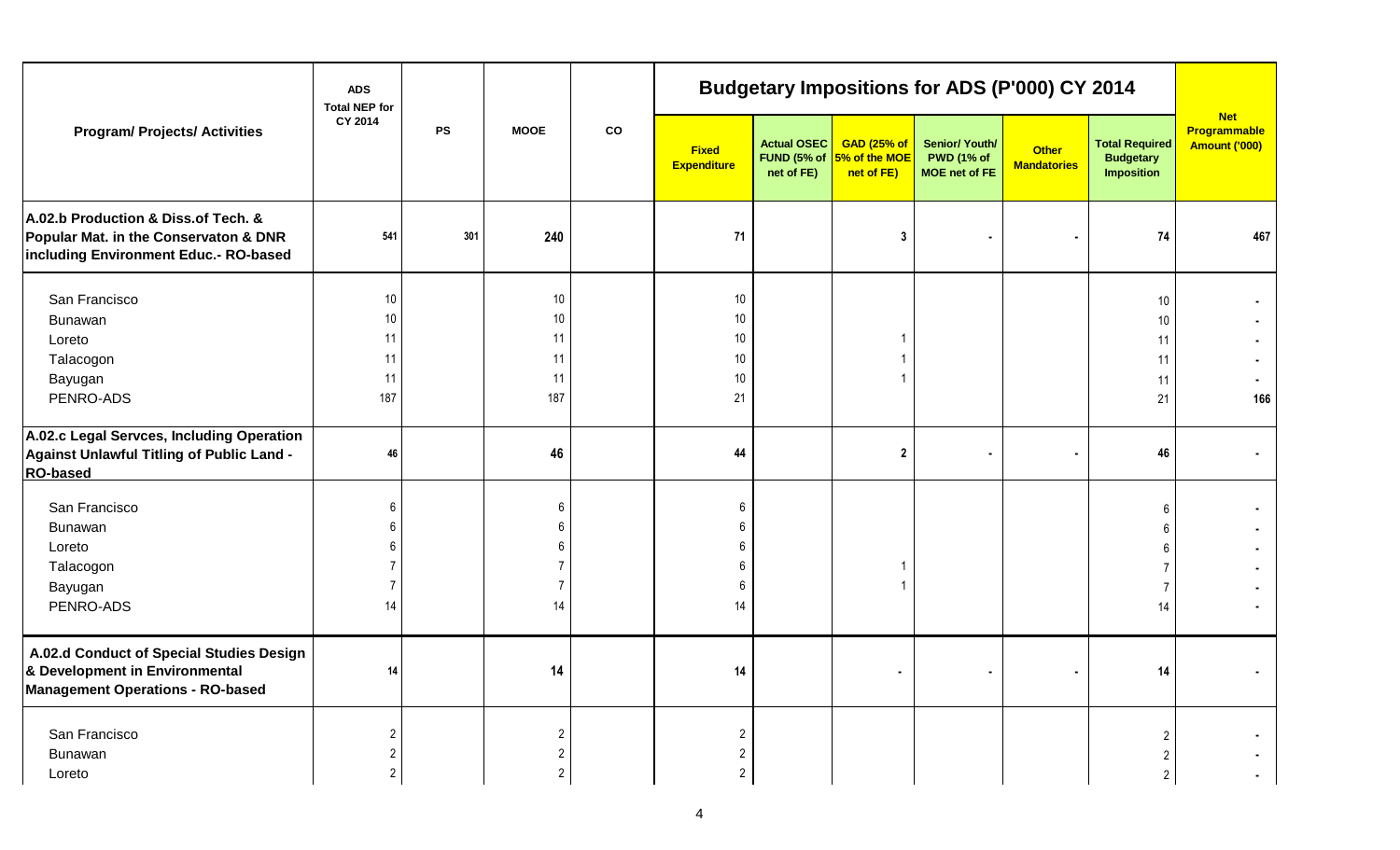|                                                                                                       | <b>ADS</b><br><b>Total NEP for</b> |               |                |               |                                    |                                          |                                           | <b>Budgetary Impositions for ADS (P'000) CY 2014</b>               |                                    |                                                         |                                             |
|-------------------------------------------------------------------------------------------------------|------------------------------------|---------------|----------------|---------------|------------------------------------|------------------------------------------|-------------------------------------------|--------------------------------------------------------------------|------------------------------------|---------------------------------------------------------|---------------------------------------------|
| <b>Program/ Projects/ Activities</b>                                                                  | CY 2014                            | $\mathsf{PS}$ | <b>MOOE</b>    | $\mathbf{co}$ | <b>Fixed</b><br><b>Expenditure</b> | Actual OSEC<br>FUND (5% of<br>net of FE) | GAD(25% of<br>5% of the MOE<br>net of FE) | <b>Senior/ Youth/</b><br><b>PWD (1% of</b><br><b>MOE</b> net of FE | <b>Other</b><br><b>Mandatories</b> | <b>Total Required</b><br><b>Budgetary</b><br>Imposition | <b>Net</b><br>Programmable<br>Amount ('000) |
| Talacogon                                                                                             | 2 <sup>1</sup>                     |               | $\overline{2}$ |               | $\overline{2}$                     |                                          |                                           |                                                                    |                                    |                                                         | $\blacksquare$                              |
| Bayugan                                                                                               |                                    |               | $\overline{2}$ |               | $\overline{2}$                     |                                          |                                           |                                                                    |                                    |                                                         |                                             |
| PENRO-ADS                                                                                             |                                    |               | 4              |               | $\overline{4}$                     |                                          |                                           |                                                                    |                                    |                                                         | $\sim$                                      |
| A.03 III. OPERATIONS                                                                                  |                                    |               |                |               |                                    |                                          |                                           |                                                                    |                                    |                                                         |                                             |
| <b>MFO 1: ECOSYSTEM POLICY SERVICES</b>                                                               |                                    |               |                |               |                                    |                                          |                                           |                                                                    |                                    |                                                         |                                             |
| <b>TOTAL</b>                                                                                          | 15,897                             | 13,785        | 2,112          |               | 669                                | $\blacksquare$                           | 17                                        |                                                                    | 11                                 | 697                                                     | 15,200                                      |
| <b>San Francisco</b>                                                                                  | 192                                |               | 192            |               | 79                                 |                                          |                                           |                                                                    | $\overline{2}$                     | 85                                                      | 107                                         |
| <b>Bunawan</b>                                                                                        | 363                                |               | 363            |               | 79                                 |                                          |                                           |                                                                    |                                    | 83                                                      | 280                                         |
| Loreto                                                                                                | 218                                |               | 218            |               | 79                                 |                                          |                                           |                                                                    |                                    | 82                                                      | 136                                         |
| <b>Talacogon</b>                                                                                      | 220                                |               | <b>220</b>     |               | 79                                 |                                          |                                           |                                                                    |                                    | 85                                                      | 135                                         |
| <b>Bayugan</b>                                                                                        | 363                                |               | 363            |               | 79                                 |                                          |                                           |                                                                    |                                    | 84                                                      | 279                                         |
| <b>PENRO-ADS</b>                                                                                      | 497                                |               | 497            |               | 195                                |                                          |                                           |                                                                    |                                    | 199                                                     | 298                                         |
| <b>PASU-AMWS</b>                                                                                      | 259                                |               | 259            |               | 79                                 |                                          |                                           |                                                                    |                                    | 79                                                      | 180                                         |
| A.03.a. Formulation & Monitoring of ENR<br>Sector Plans & Policies Programs and<br>Project - RO-based | 15,897                             | 13,785        | 2,112          |               | 669                                |                                          | 17                                        |                                                                    | 11                                 | 697                                                     | 15,200                                      |
| San Francisco                                                                                         | 192                                |               | 192            |               | 79                                 |                                          |                                           |                                                                    |                                    | 85                                                      | 107                                         |
| Bunawan                                                                                               | 363                                |               | 363            |               | 79                                 |                                          |                                           |                                                                    |                                    | 83                                                      | 280                                         |
| Loreto                                                                                                | 218                                |               | 218            |               | 79                                 |                                          |                                           |                                                                    |                                    | 82                                                      | 136                                         |
| Talacogon                                                                                             | 220                                |               | 220            |               | 79                                 |                                          | 2                                         |                                                                    |                                    | 85                                                      | 135                                         |
| Bayugan                                                                                               | 363                                |               | 363            |               | $79\,$                             |                                          |                                           |                                                                    |                                    | 84                                                      | 279                                         |
| PENRO-ADS                                                                                             | 497                                |               | 497            |               | 195                                |                                          |                                           |                                                                    |                                    | 199                                                     | 298                                         |
| PASU-AMWS                                                                                             | 259                                |               | 259            |               | 79                                 |                                          |                                           |                                                                    |                                    | 79                                                      | 180                                         |
| <b>MFO 2: ECOSYSTEM MANAGEMENT</b>                                                                    |                                    |               |                |               |                                    |                                          |                                           |                                                                    |                                    |                                                         |                                             |
| <b>SERVICES</b>                                                                                       |                                    |               |                |               |                                    |                                          |                                           |                                                                    |                                    |                                                         |                                             |
| <b>TOTAL</b>                                                                                          | 218,330                            | 10,058        | 37,612         | 170,660       | 309                                |                                          | 45                                        | 18                                                                 | $\overline{7}$                     | 379                                                     | 207,893                                     |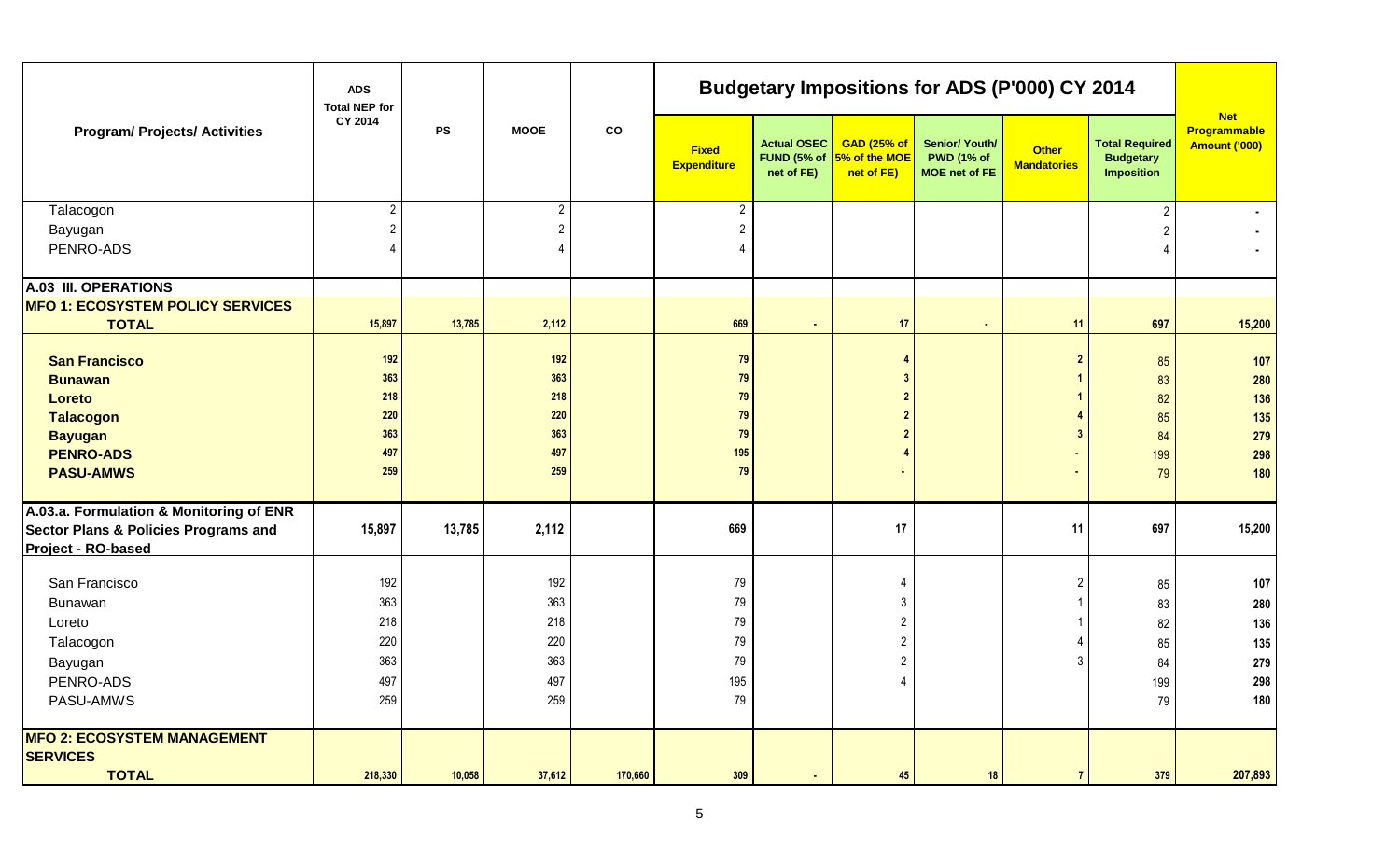|                                                                                                                                | <b>ADS</b><br><b>Total NEP for</b>                               |           |                                                              |                                                       |                                            |                                                 |                                                                                                           | <b>Budgetary Impositions for ADS (P'000) CY 2014</b>        |                                    |                                                                                                                           |                                                                  |
|--------------------------------------------------------------------------------------------------------------------------------|------------------------------------------------------------------|-----------|--------------------------------------------------------------|-------------------------------------------------------|--------------------------------------------|-------------------------------------------------|-----------------------------------------------------------------------------------------------------------|-------------------------------------------------------------|------------------------------------|---------------------------------------------------------------------------------------------------------------------------|------------------------------------------------------------------|
| <b>Program/ Projects/ Activities</b>                                                                                           | CY 2014                                                          | <b>PS</b> | <b>MOOE</b>                                                  | ${\rm co}$                                            | <b>Fixed</b><br><b>Expenditure</b>         | <b>Actual OSEC</b><br>FUND (5% of<br>net of FE) | <b>GAD (25% of</b><br>5% of the MOE<br>net of FE)                                                         | <b>Senior/ Youth/</b><br><b>PWD (1% of</b><br>MOE net of FE | <b>Other</b><br><b>Mandatories</b> | <b>Total Required</b><br><b>Budgetary</b><br><b>Imposition</b>                                                            | <b>Net</b><br>Programmable<br><b>Amount ('000)</b>               |
| <b>San Francisco</b><br><b>Bunawan</b><br>Loreto<br><b>Talacogon</b><br><b>Bayugan</b><br><b>PENRO-ADS</b><br><b>PASu-AMWS</b> | 54,220<br>19,208<br>34,807<br>20,562<br>66,855<br>5,420<br>7,200 |           | 4,923<br>1,891<br>4,581<br>3,063<br>11,014<br>4,940<br>7,200 | 49,297<br>17,317<br>30,226<br>17,499<br>55,841<br>480 | $30\,$<br>30<br>30<br>30<br>30<br>97<br>62 | $\mathbf{r}$<br>ä,<br>÷.<br>$\blacksquare$      | $\overline{7}$<br>$\overline{7}$<br>$\overline{7}$<br>$\overline{7}$<br>$\overline{7}$<br>10 <sup>1</sup> | ٠                                                           | 3                                  | 41<br>41<br>41<br>40<br>41<br>113<br>62                                                                                   | 54,179<br>19,167<br>34,766<br>20,522<br>66,814<br>5,307<br>7,138 |
| A.03.b Forest development, rehab. and<br>protection                                                                            | 197,386                                                          | 232       | 27,118                                                       | 170,036                                               |                                            |                                                 |                                                                                                           |                                                             |                                    | ٠                                                                                                                         | 197,386                                                          |
| San Francisco<br>Bunawan<br>Loreto<br>Talacogon<br>Bayugan<br>PENRO-ADS                                                        | 53,903<br>18,965<br>34,434<br>20,406<br>66,506<br>2,940          |           | 4,606<br>1,648<br>4,352<br>2,907<br>10,665<br>2,940          | 49,297<br>17,317<br>30,082<br>17,499<br>55,841        |                                            |                                                 |                                                                                                           |                                                             |                                    | ٠<br>$\overline{\phantom{a}}$<br>$\blacksquare$<br>$\blacksquare$<br>$\overline{\phantom{a}}$<br>$\overline{\phantom{a}}$ | 53,903<br>18,965<br>34,434<br>20,406<br>66,506<br>2,940          |
| A.03.c Land Survey, Disposition and<br><b>Records Management</b>                                                               | 11,803                                                           | 9,826     | 1,977                                                        |                                                       |                                            |                                                 | 22                                                                                                        | 4                                                           | 6                                  | 32                                                                                                                        | 11,771                                                           |
| San Francisco<br>Bunawan<br>Loreto<br>Talacogon<br>Bayugan<br>PENRO-ADS                                                        | 212<br>208<br>194<br>120<br>280<br>963                           |           | 212<br>208<br>194<br>120<br>280<br>963                       |                                                       |                                            |                                                 | Δ<br>3<br>3                                                                                               |                                                             | $\mathfrak{p}$                     | 6<br>6<br>6<br>4<br>6                                                                                                     | 206<br>202<br>188<br>116<br>276<br>957                           |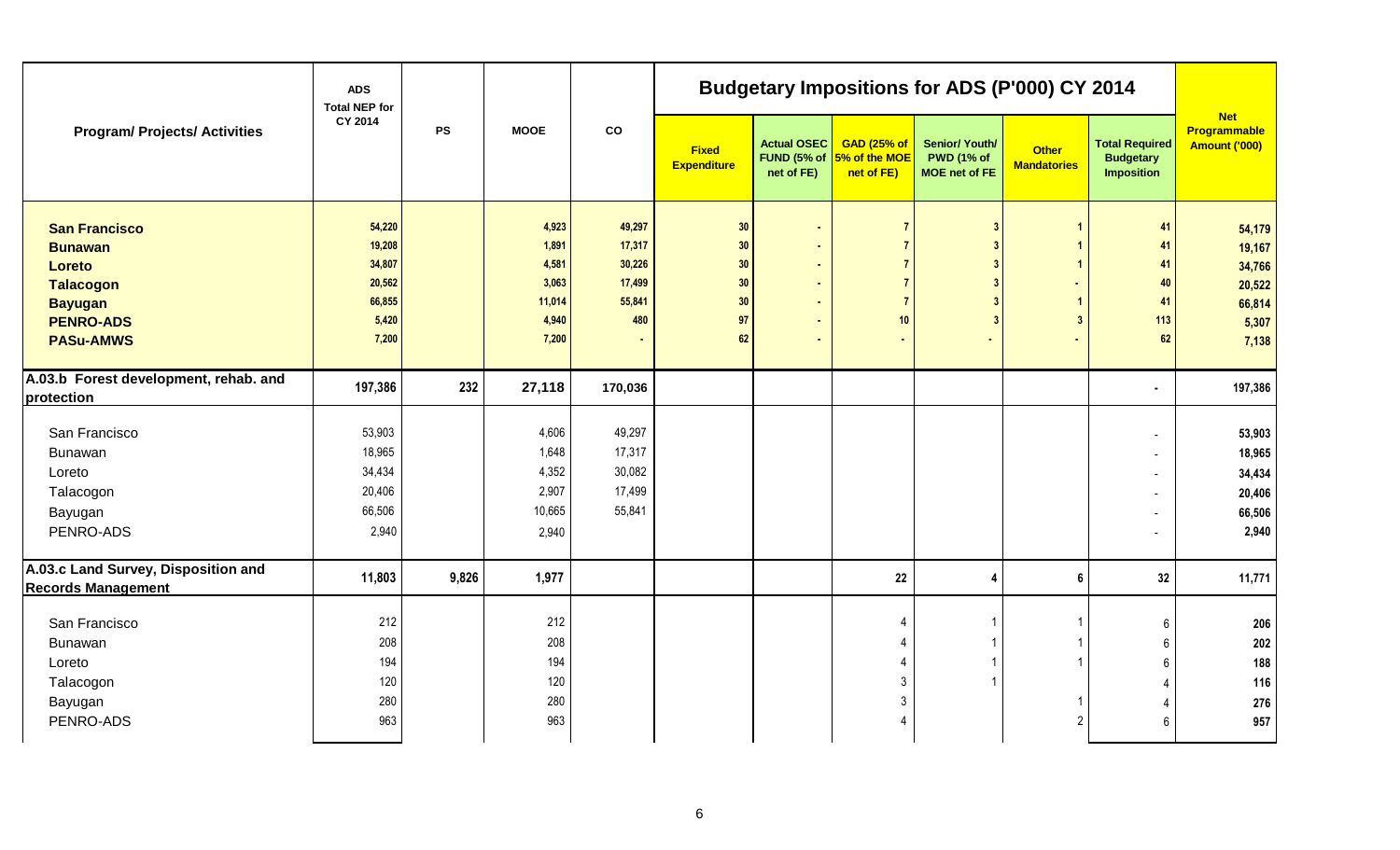| <b>Program/ Projects/ Activities</b>                                                    | <b>ADS</b><br><b>Total NEP for</b> |           |                 |    |                             |                                                 |                                                   | <b>Budgetary Impositions for ADS (P'000) CY 2014</b>        |                                    |                                                                |                                                    |
|-----------------------------------------------------------------------------------------|------------------------------------|-----------|-----------------|----|-----------------------------|-------------------------------------------------|---------------------------------------------------|-------------------------------------------------------------|------------------------------------|----------------------------------------------------------------|----------------------------------------------------|
|                                                                                         | CY 2014                            | <b>PS</b> | <b>MOOE</b>     | co | <b>Fixed</b><br>Expenditure | <b>Actual OSEC</b><br>FUND (5% of<br>net of FE) | <b>GAD (25% of</b><br>5% of the MOE<br>net of FE) | <b>Senior/ Youth/</b><br><b>PWD (1% of</b><br>MOE net of FE | <b>Other</b><br><b>Mandatories</b> | <b>Total Required</b><br><b>Budgetary</b><br><b>Imposition</b> | <b>Net</b><br>Programmable<br><b>Amount ('000)</b> |
| A.03.d Mngt. of Protected Areas, Wildlife,<br><b>Coastal and Marine Resources/Areas</b> | 8,517                              |           | 8,517           |    | 309                         |                                                 | 23                                                | 14                                                          | $\mathbf{1}$                       | 347                                                            | 8,170                                              |
| San Francisco<br>Bunawan<br>Loreto                                                      | 105<br>35<br>35                    |           | 105<br>35<br>35 |    | 30<br>30<br>30              | $\blacksquare$                                  | $\mathfrak{Z}$<br>$\mathbf{3}$<br>$\mathbf{3}$    | $\overline{2}$<br>$\overline{2}$<br>$\overline{2}$          |                                    | 35<br>35<br>35                                                 | 70                                                 |
| Talacogon<br>Bayugan                                                                    | 36<br>69                           |           | 36<br>69        |    | 30<br>30                    | $\blacksquare$<br>$\overline{\phantom{a}}$      | 4<br>4                                            | $\overline{2}$<br>3                                         |                                    | $36\,$<br>$37\,$                                               | 32                                                 |
| PENRO-ADS<br>PASU-AMWS                                                                  | 1,037<br>7,200                     |           | 1,037<br>7,200  |    | 97<br>62                    | $\overline{\phantom{a}}$<br>$\blacksquare$      | 6<br>$\blacksquare$                               | 3                                                           |                                    | 107<br>62                                                      | 930<br>7,138                                       |
| A.03.d.1 Protected areas development and<br>management                                  | 8,417                              |           | 8,417           |    | 241                         |                                                 | 21                                                | 14                                                          |                                    | 277                                                            | 8,140                                              |
| San Francisco<br>Bunawan<br>Loreto                                                      | 99<br>29<br>29                     |           | 99<br>29<br>29  |    | 24<br>24<br>24              |                                                 | $\mathbf{3}$<br>3<br>3                            | $\overline{2}$<br>$\overline{c}$<br>$\overline{c}$          |                                    | 29<br>29<br>29                                                 | $70\,$                                             |
| Talacogon<br>Bayugan                                                                    | $30\,$<br>63                       |           | 30<br>63        |    | 24<br>24                    |                                                 | $\overline{\mathcal{L}}$                          | $\overline{\mathbf{c}}$<br>3                                |                                    | $30\,$<br>31                                                   | 32                                                 |
| PENRO-ADS<br>PASU-AMWS                                                                  | 1,005<br>7,162                     |           | 1,005<br>7,162  |    | 73<br>48                    |                                                 | $\Delta$                                          | 3                                                           |                                    | 81<br>48                                                       | 924<br>7,114                                       |
| A.03.d.2 Protection and Conservation of<br><b>Wildlife</b>                              | 100                                |           | 100             |    | 68                          |                                                 | $\overline{2}$                                    |                                                             |                                    | 70                                                             | 30                                                 |
| San Francisco<br><b>Bunawan</b><br>Loreto                                               | $\,6\,$<br>6<br>6                  |           | 6<br>6<br>6     |    | 6<br>6<br>6                 |                                                 |                                                   |                                                             |                                    | 6                                                              |                                                    |
| Talacogon<br>Bayugan                                                                    | 6<br>6                             |           | 6               |    | 6<br>6                      |                                                 |                                                   |                                                             |                                    | 6                                                              |                                                    |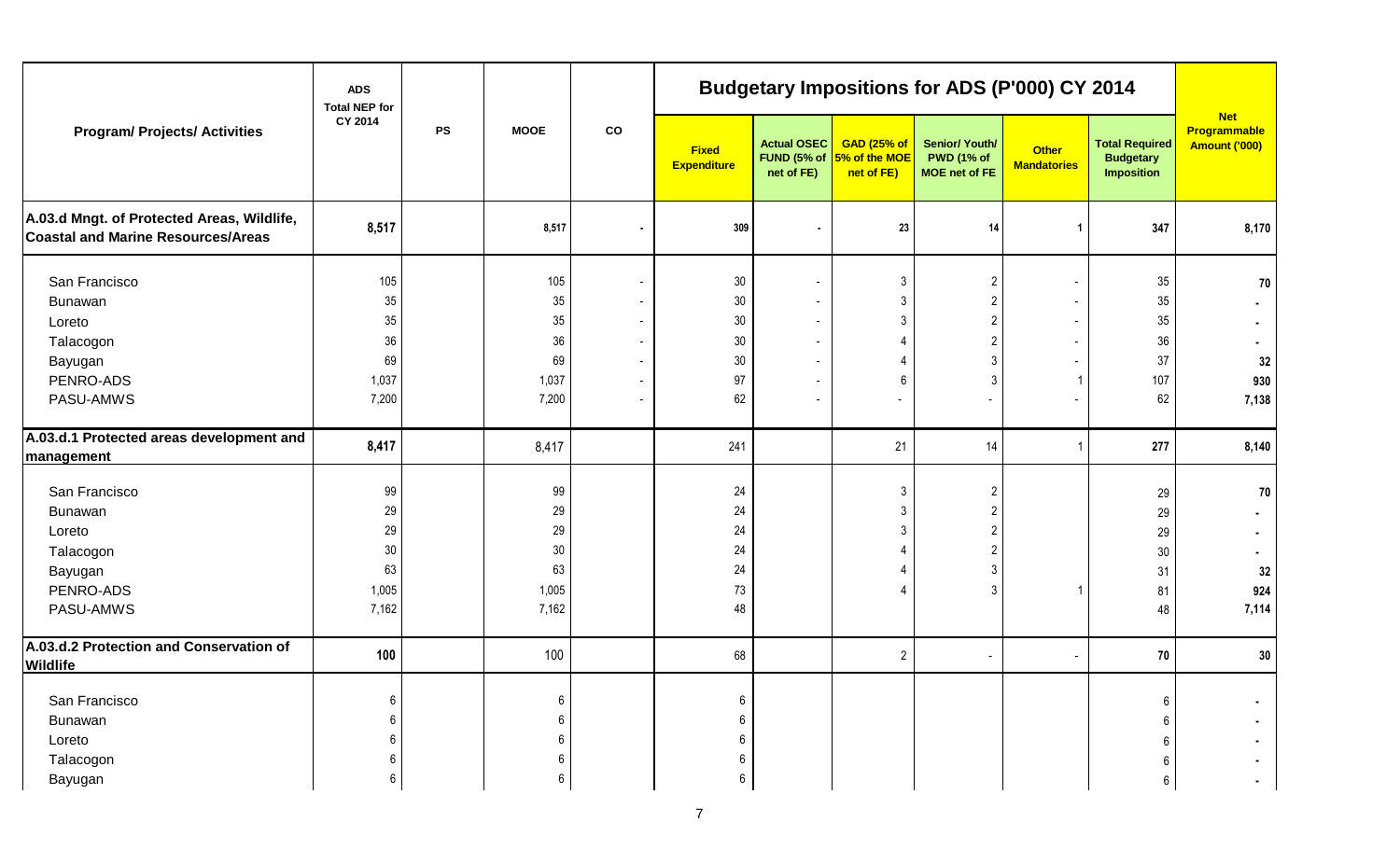|                                                                                                                                | <b>ADS</b><br><b>Total NEP for</b>     |           |                                        |            |                                    |                                                 |                                                   | <b>Budgetary Impositions for ADS (P'000) CY 2014</b>        |                                    |                                                                |                                                    |
|--------------------------------------------------------------------------------------------------------------------------------|----------------------------------------|-----------|----------------------------------------|------------|------------------------------------|-------------------------------------------------|---------------------------------------------------|-------------------------------------------------------------|------------------------------------|----------------------------------------------------------------|----------------------------------------------------|
| <b>Program/ Projects/ Activities</b>                                                                                           | CY 2014                                | <b>PS</b> | <b>MOOE</b>                            | ${\rm co}$ | <b>Fixed</b><br><b>Expenditure</b> | <b>Actual OSEC</b><br>FUND (5% of<br>net of FE) | <b>GAD (25% of</b><br>5% of the MOE<br>net of FE) | Senior/ Youth/<br><b>PWD (1% of</b><br><b>MOE</b> net of FE | <b>Other</b><br><b>Mandatories</b> | <b>Total Required</b><br><b>Budgetary</b><br><b>Imposition</b> | <b>Net</b><br>Programmable<br><b>Amount ('000)</b> |
| PENRO-ADS<br>PASU-AMWS                                                                                                         | 32<br>38                               |           | 32<br>38                               |            | 24<br>14                           |                                                 | $\overline{2}$                                    |                                                             |                                    | 26<br>14                                                       | 6<br>24                                            |
| A.03.e Clonal Nursery and Production<br><b>Quality Planting Materials (QPM) Species</b><br>for National Greening Program (NGP) | 624                                    |           |                                        | 624        |                                    |                                                 |                                                   |                                                             |                                    |                                                                | 624                                                |
| San Francisco<br>Bunawan<br>Loreto<br>Talacogon<br>Bayugan<br>PENRO-ADS                                                        | 144<br>480                             |           |                                        | 144<br>480 |                                    |                                                 |                                                   |                                                             |                                    |                                                                | 144<br>480                                         |
| <b>MFO 3: ECOSYSTEM REGULATION SERVICES</b><br><b>TOTAL</b>                                                                    | 12,537                                 | 11,079    | 1,458                                  |            | 57                                 | $\sim$                                          | $\bullet$                                         | $\blacksquare$                                              | $\sim$                             | 57                                                             | 12,480                                             |
| <b>San Francisco</b><br><b>Bunawan</b><br>Loreto<br><b>Talacogon</b><br><b>Bayugan</b><br><b>PENRO-ADS</b>                     | 226<br>415<br>136<br>185<br>180<br>316 |           | 226<br>415<br>136<br>185<br>180<br>316 |            | 17                                 |                                                 |                                                   |                                                             |                                    | 8<br>$\mathbf{8}$<br>17                                        | 218<br>407<br>128<br>177<br>$172$<br>299           |
| A.03.g Enforcement of Laws, Rules &<br><b>Regulations</b>                                                                      | 12,537                                 | 11,079    | 1,458                                  |            | $\overline{57}$                    | $\overline{\phantom{a}}$                        | $\overline{\phantom{a}}$                          |                                                             |                                    | 57                                                             | 12,480                                             |
| San Francisco<br>Bunawan<br>Loreto                                                                                             | 226<br>415<br>136                      |           | 226<br>415<br>136                      |            | 8<br>8<br>8                        |                                                 |                                                   |                                                             |                                    | 8<br>8<br>8                                                    | 218<br>407<br>128                                  |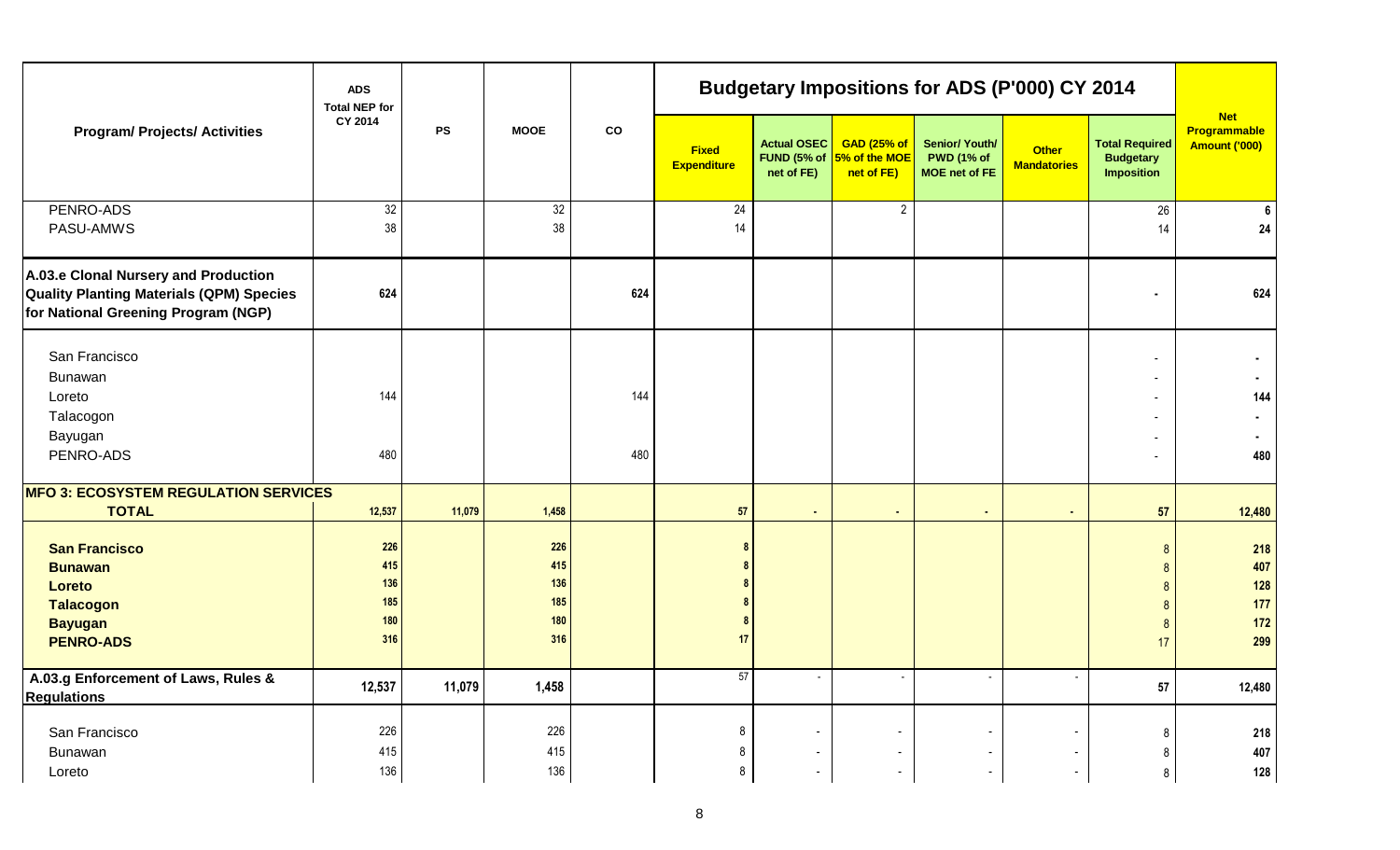|                                                                                                                                                                         | <b>ADS</b><br><b>Total NEP for</b> |           |              |             |                                    |                                  |                                                                  | <b>Budgetary Impositions for ADS (P'000) CY 2014</b>               |                                    |                                                                |                                             |
|-------------------------------------------------------------------------------------------------------------------------------------------------------------------------|------------------------------------|-----------|--------------|-------------|------------------------------------|----------------------------------|------------------------------------------------------------------|--------------------------------------------------------------------|------------------------------------|----------------------------------------------------------------|---------------------------------------------|
| <b>Program/ Projects/ Activities</b>                                                                                                                                    | CY 2014                            | <b>PS</b> | <b>MOOE</b>  | $_{\rm co}$ | <b>Fixed</b><br><b>Expenditure</b> | <b>Actual OSEC</b><br>net of FE) | <b>GAD (25% of</b><br>FUND (5% of $5\%$ of the MOE<br>net of FE) | <b>Senior/ Youth/</b><br><b>PWD (1% of</b><br><b>MOE</b> net of FE | <b>Other</b><br><b>Mandatories</b> | <b>Total Required</b><br><b>Budgetary</b><br><b>Imposition</b> | <b>Net</b><br>Programmable<br>Amount ('000) |
| Talacogon                                                                                                                                                               | 185                                |           | 185          |             | 8                                  | $\overline{\phantom{a}}$         | $\sim$                                                           |                                                                    |                                    | 8                                                              | 177                                         |
| Bayugan                                                                                                                                                                 | 180                                |           | 180          |             | 8                                  |                                  | ٠                                                                |                                                                    |                                    | -8                                                             | 172                                         |
| PENRO-ADS                                                                                                                                                               | 316                                |           | 316          |             | 17                                 | $\blacksquare$                   | $\blacksquare$                                                   |                                                                    |                                    | 17                                                             | 299                                         |
| A.03.g.1 Permit Issuance and Monitoring of                                                                                                                              |                                    |           |              |             |                                    |                                  |                                                                  |                                                                    |                                    |                                                                |                                             |
| <b>Forest and Forest Resource Use</b>                                                                                                                                   | 12,412                             | 11,079    | 1,333        |             |                                    |                                  |                                                                  |                                                                    |                                    |                                                                | 12,412                                      |
| San Francisco                                                                                                                                                           | 202                                |           | 202          |             |                                    |                                  |                                                                  |                                                                    |                                    |                                                                | 202                                         |
| Bunawan                                                                                                                                                                 | 394                                |           | 394          |             |                                    |                                  |                                                                  |                                                                    |                                    |                                                                | 394                                         |
| Loreto                                                                                                                                                                  | 120                                |           | 120          |             |                                    |                                  |                                                                  |                                                                    |                                    |                                                                | 120                                         |
| Talacogon                                                                                                                                                               | 164                                |           | 164          |             |                                    |                                  |                                                                  |                                                                    |                                    |                                                                | 164                                         |
| Bayugan                                                                                                                                                                 | 164                                |           | 164          |             |                                    |                                  |                                                                  |                                                                    |                                    |                                                                | 164                                         |
| PENRO-ADS                                                                                                                                                               | 289                                |           | 289          |             |                                    |                                  |                                                                  |                                                                    |                                    |                                                                | 289                                         |
| A.03.g.3 Issuance of Protected Area<br>Community-based Resource Management<br>Agreement and Monitoring of Protected<br>Areas, Wildlife, Coastal and Marine<br>Resources | 125                                |           | 125          |             | 57                                 |                                  |                                                                  |                                                                    |                                    | #REF!                                                          | #REF!                                       |
| San Francisco                                                                                                                                                           | 24                                 |           | 24           |             | 8                                  |                                  |                                                                  |                                                                    |                                    |                                                                | 16                                          |
| <b>Bunawan</b>                                                                                                                                                          | 21                                 |           | 21           |             | 8                                  |                                  |                                                                  |                                                                    |                                    |                                                                | 13                                          |
| Loreto                                                                                                                                                                  | 16                                 |           | 16           |             |                                    |                                  |                                                                  |                                                                    |                                    |                                                                | 8                                           |
| Talacogon                                                                                                                                                               | 21                                 |           | 21           |             |                                    |                                  |                                                                  |                                                                    |                                    |                                                                | 13                                          |
| Bayugan                                                                                                                                                                 | 16                                 |           | 16           |             | 8                                  |                                  |                                                                  |                                                                    |                                    |                                                                | 8                                           |
| PENRO-ADS                                                                                                                                                               | $27\,$                             |           | $27\,$       |             | 17 <sub>1</sub>                    |                                  |                                                                  |                                                                    |                                    | $\frac{1}{2}$                                                  | 10                                          |
| <b>TOTAL CENTRAL-OFFICE BASED</b>                                                                                                                                       | 9,077                              |           | 6,527        | 2,550       |                                    |                                  |                                                                  |                                                                    |                                    | ٠                                                              | 9,077                                       |
| <b>San Francisco</b><br><b>Bunawan</b>                                                                                                                                  | 778<br>2,330                       |           | 778<br>1,330 | 1,000       |                                    |                                  |                                                                  |                                                                    |                                    | ٠<br>٠                                                         | 778<br>2,330                                |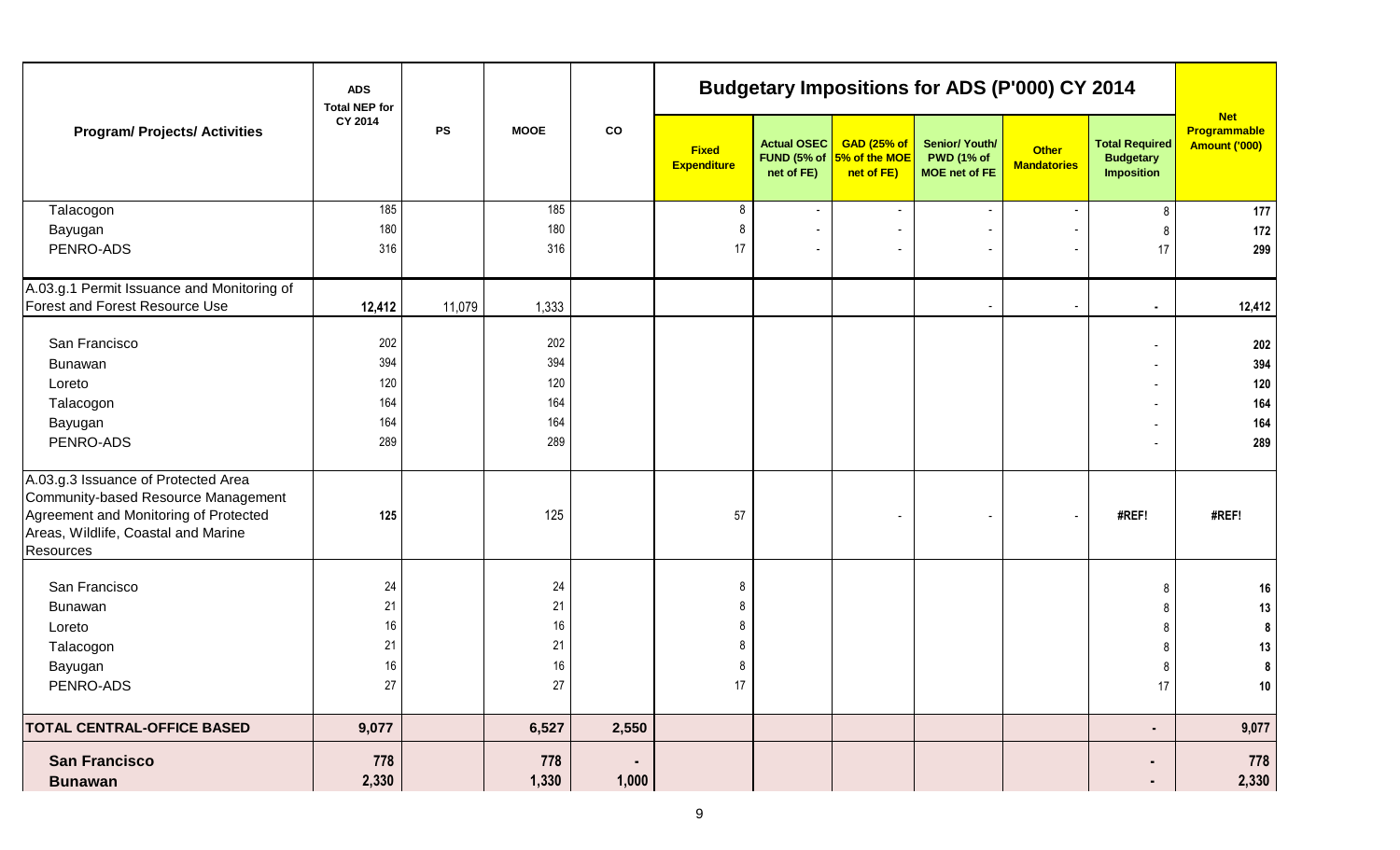|                                                                                                                          | <b>ADS</b><br><b>Total NEP for</b>         |           |                                        |                                                                      |                                    |                                                                           |                                                                                             |                                                             | <b>Budgetary Impositions for ADS (P'000) CY 2014</b> |                                                                |                                             |
|--------------------------------------------------------------------------------------------------------------------------|--------------------------------------------|-----------|----------------------------------------|----------------------------------------------------------------------|------------------------------------|---------------------------------------------------------------------------|---------------------------------------------------------------------------------------------|-------------------------------------------------------------|------------------------------------------------------|----------------------------------------------------------------|---------------------------------------------|
| <b>Program/ Projects/ Activities</b>                                                                                     | CY 2014                                    | <b>PS</b> | <b>MOOE</b>                            | co                                                                   | <b>Fixed</b><br><b>Expenditure</b> | <b>Actual OSEC</b><br>FUND (5% of<br>net of FE)                           | <b>GAD (25% of</b><br>5% of the MOE<br>net of FE)                                           | Senior/ Youth/<br><b>PWD (1% of</b><br><b>MOE</b> net of FE | <b>Other</b><br><b>Mandatories</b>                   | <b>Total Required</b><br><b>Budgetary</b><br><b>Imposition</b> | <b>Net</b><br>Programmable<br>Amount ('000) |
| Loreto<br><b>Talacogon</b><br><b>Bayugan</b><br><b>PENRO-ADS</b>                                                         | 1,233<br>1,584<br>1,939<br>1,213           |           | 1,233<br>1,584<br>939<br>663           | ٠<br>٠<br>1,000<br>550                                               |                                    |                                                                           |                                                                                             |                                                             |                                                      | $\blacksquare$                                                 | 1,233<br>1,584<br>1,939<br>1,213            |
| <b>II. SUPPORT TO OPERATIONS - Central</b><br>office-based                                                               | 550                                        |           |                                        | 550                                                                  |                                    | $\sim$                                                                    | $\blacksquare$                                                                              | $\blacksquare$                                              |                                                      |                                                                | 550                                         |
| <b>PENRO-ADS</b>                                                                                                         | 550                                        |           |                                        | 550                                                                  |                                    | $\bullet$                                                                 | $\bullet$                                                                                   |                                                             |                                                      |                                                                | 550                                         |
| A.02.a Data management including<br>systems development and maintenance -<br><b>CENTRAL OFFICE-BASED</b>                 | 550                                        |           | $\blacksquare$                         | 550                                                                  |                                    |                                                                           |                                                                                             |                                                             |                                                      |                                                                | 550                                         |
| PENRO-ADS                                                                                                                | 550                                        |           |                                        | 550                                                                  |                                    |                                                                           |                                                                                             |                                                             |                                                      |                                                                | 550                                         |
| <b>MFO 1: ECOSYSTEM POLICY SERVICES -</b><br><b>Cental Office-based</b><br><b>TOTAL</b>                                  | 3,245                                      |           | 1,245                                  | 2,000                                                                | $\sim$                             | $\sim$                                                                    | $\blacksquare$                                                                              | $\blacksquare$                                              | $\sim$                                               | $\sim$                                                         | 3,245                                       |
| <b>San Francisco</b><br><b>Bunawan</b><br>Loreto<br><b>Talacogon</b><br><b>Bayugan</b><br><b>PENRO-ADS</b>               | 102<br>1,102<br>165<br>356<br>1,271<br>249 |           | 102<br>102<br>165<br>356<br>271<br>249 | 1,000<br>$\blacksquare$<br>$\blacksquare$<br>1,000<br>$\blacksquare$ | $\sim$                             | $\bullet$<br>$\sim$<br>$\sim$<br>$\bullet$<br>$\bullet$<br>$\blacksquare$ | $\blacksquare$<br>$\blacksquare$<br>$\sim$<br>$\bullet$<br>$\blacksquare$<br>$\blacksquare$ | $\blacksquare$                                              |                                                      |                                                                | 102<br>1,102<br>165<br>356<br>1,271<br>249  |
| A.03.a Formulation and Monitoring of ENR<br><b>Sector Plans and Policies, Plans,</b><br>Programs and Projects - CO-Based | 3,245                                      |           | 1,245                                  | 2,000                                                                |                                    |                                                                           |                                                                                             |                                                             |                                                      |                                                                | 3,245                                       |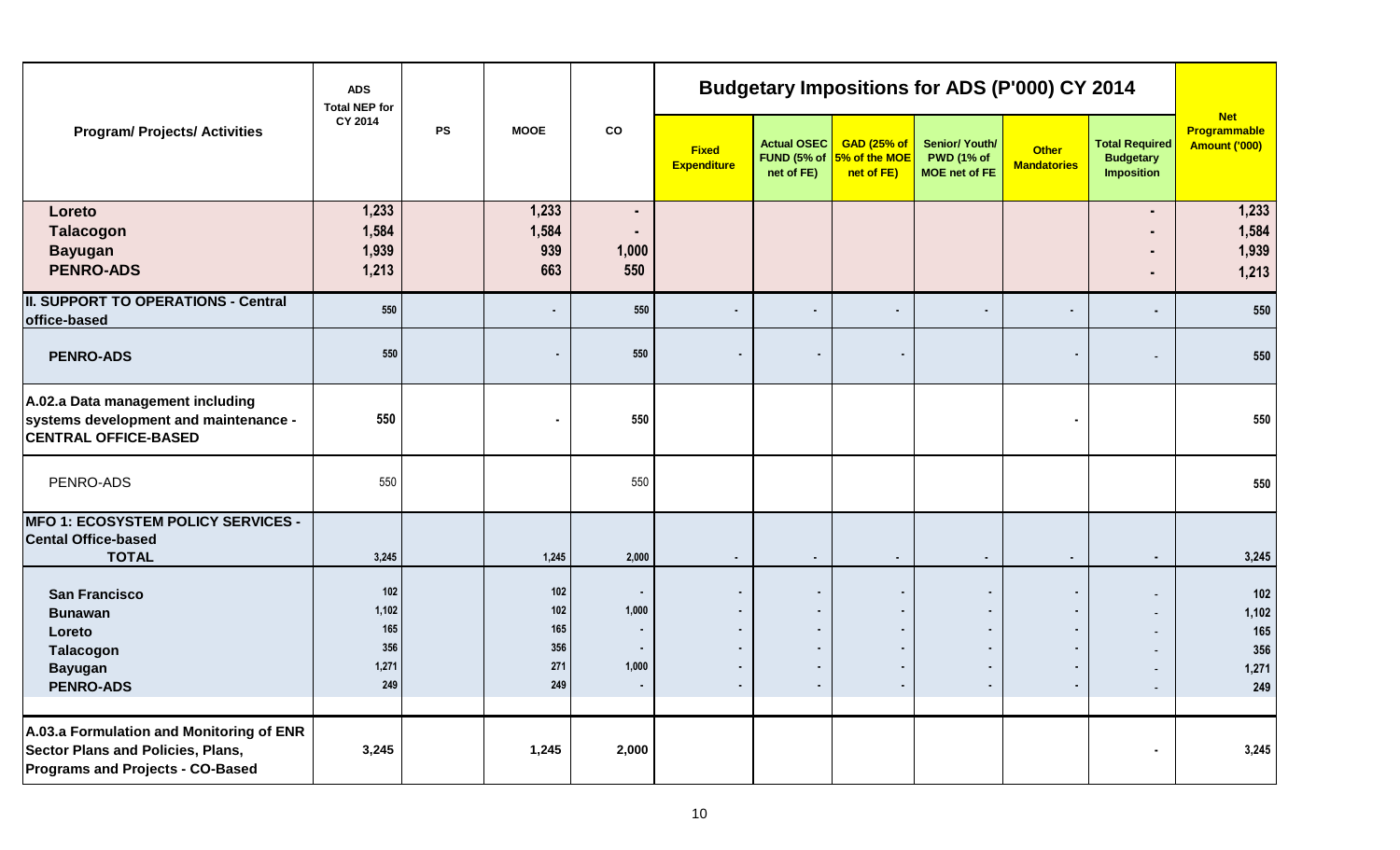|                                                                                                     | <b>ADS</b><br><b>Total NEP for</b>         |           |                                         |                                               |                                                                                |                                          |                                                   | <b>Budgetary Impositions for ADS (P'000) CY 2014</b> |                                                                           |                                                                                                                                |                                                    |
|-----------------------------------------------------------------------------------------------------|--------------------------------------------|-----------|-----------------------------------------|-----------------------------------------------|--------------------------------------------------------------------------------|------------------------------------------|---------------------------------------------------|------------------------------------------------------|---------------------------------------------------------------------------|--------------------------------------------------------------------------------------------------------------------------------|----------------------------------------------------|
| <b>Program/ Projects/ Activities</b>                                                                | CY 2014                                    | <b>PS</b> | <b>MOOE</b>                             | co                                            | <b>Fixed</b><br><b>Expenditure</b>                                             | Actual OSEC<br>FUND (5% of<br>net of FE) | <b>GAD (25% of</b><br>5% of the MOE<br>net of FE) | Senior/ Youth/<br><b>PWD (1% of</b><br>MOE net of FE | <b>Other</b><br><b>Mandatories</b>                                        | <b>Total Required</b><br><b>Budgetary</b><br><b>Imposition</b>                                                                 | <b>Net</b><br>Programmable<br><b>Amount ('000)</b> |
| San Francisco<br>Bunawan<br>Loreto<br>Talacogon<br>Bayugan<br>PENRO-ADS                             | 102<br>1,102<br>165<br>356<br>1,271<br>249 |           | 102<br>102<br>165<br>356<br>271<br>249  | 1,000<br>1,000                                |                                                                                |                                          |                                                   |                                                      |                                                                           | $\overline{\phantom{a}}$<br>$\blacksquare$<br>$\sim$<br>$\overline{\phantom{a}}$<br>٠                                          | 102<br>1,102<br>165<br>356<br>1,271<br>249         |
| <b>MFO 2: ECOSYSTEM MANAGEMENT</b><br><b>SERVICES - Central Office-based</b><br><b>TOTAL</b>        | 150                                        |           | 150                                     | $\sim$                                        | $\bullet$                                                                      | $\sim$                                   | $\sim$                                            | $\blacksquare$                                       | $\blacksquare$                                                            | $\blacksquare$                                                                                                                 | 150                                                |
| <b>San Francisco</b><br><b>Bunawan</b><br>Loreto<br>Talacogon<br><b>Bayugan</b><br><b>PENRO-ADS</b> | $\bullet$<br>$\blacksquare$<br>150         |           | $\bullet$<br>$\bullet$<br>$\sim$<br>150 | $\bullet$<br>$\blacksquare$<br>$\blacksquare$ | ٠<br>$\blacksquare$<br>$\blacksquare$<br>٠<br>$\blacksquare$<br>$\blacksquare$ |                                          |                                                   |                                                      | $\blacksquare$<br>٠<br>$\blacksquare$<br>$\blacksquare$<br>$\blacksquare$ | $\blacksquare$<br>$\overline{\phantom{a}}$<br>$\blacksquare$                                                                   | 150                                                |
| A.03.b Forest development, rehab. and<br>protection - CENTRAL OFFICE-BASED<br>(Hiring of FEOs)      | 150                                        |           | 150                                     | $\sim$                                        |                                                                                |                                          |                                                   |                                                      |                                                                           | $\blacksquare$                                                                                                                 | 150                                                |
| San Francisco<br>Bunawan<br>Loreto<br>Talacogon<br>Bayugan<br>PENRO-ADS                             | 150                                        |           | 150                                     |                                               |                                                                                |                                          |                                                   |                                                      |                                                                           | $\overline{\phantom{a}}$<br>$\overline{\phantom{a}}$<br>$\overline{\phantom{a}}$<br>$\overline{\phantom{a}}$<br>$\blacksquare$ | 150                                                |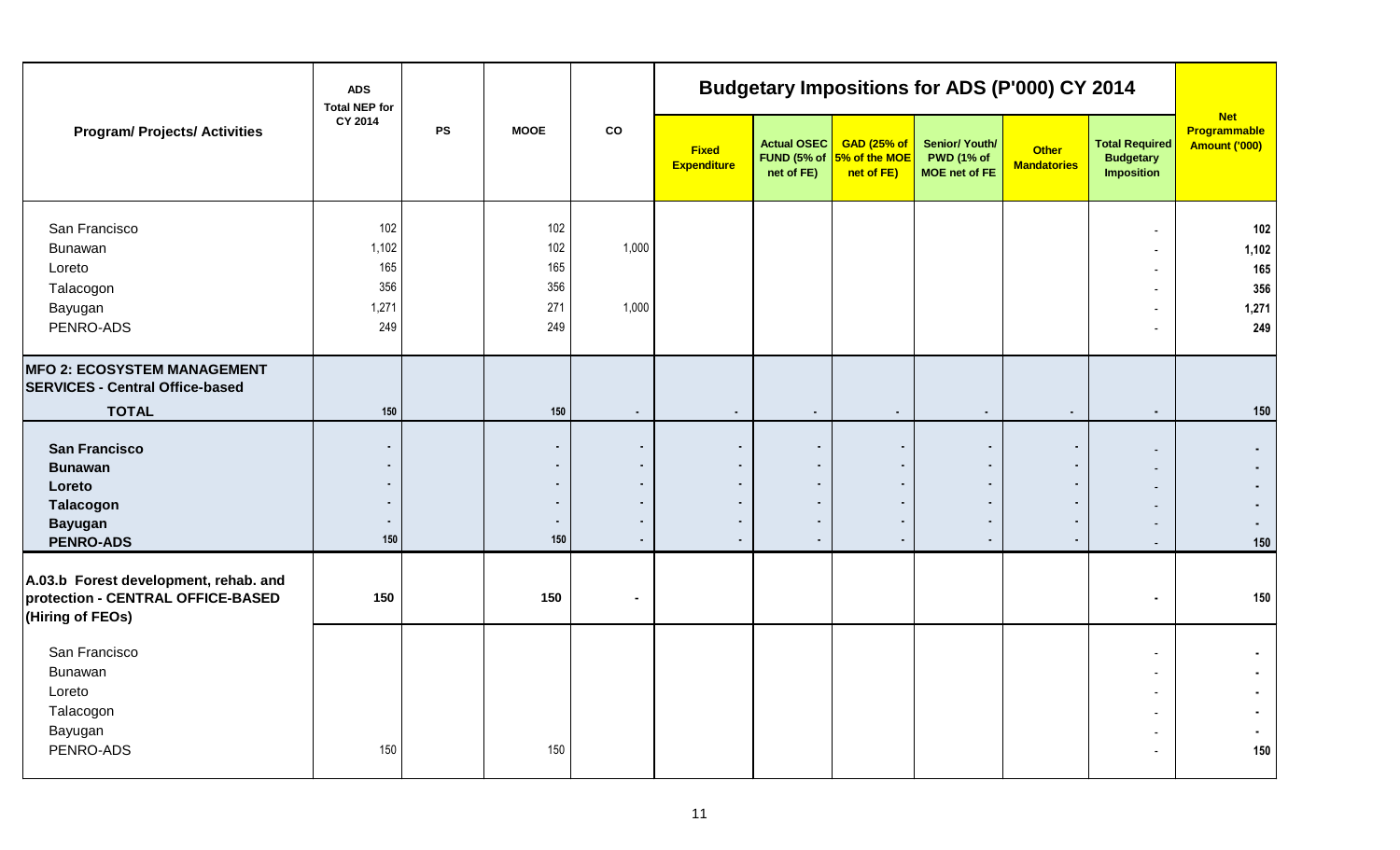|                                                                                                     | <b>ADS</b><br><b>Total NEP for</b><br>CY 2014 |           |                                              |                                  |                                    |                                                                                |                                                   | <b>Budgetary Impositions for ADS (P'000) CY 2014</b>        |                                    |                                                                |                                                    |
|-----------------------------------------------------------------------------------------------------|-----------------------------------------------|-----------|----------------------------------------------|----------------------------------|------------------------------------|--------------------------------------------------------------------------------|---------------------------------------------------|-------------------------------------------------------------|------------------------------------|----------------------------------------------------------------|----------------------------------------------------|
| <b>Program/ Projects/ Activities</b>                                                                |                                               | <b>PS</b> | <b>MOOE</b>                                  | $_{\rm co}$                      | <b>Fixed</b><br><b>Expenditure</b> | <b>Actual OSEC</b><br>FUND (5% of<br>net of FE)                                | <b>GAD (25% of</b><br>5% of the MOE<br>net of FE) | <b>Senior/ Youth/</b><br><b>PWD (1% of</b><br>MOE net of FE | <b>Other</b><br><b>Mandatories</b> | <b>Total Required</b><br><b>Budgetary</b><br><b>Imposition</b> | <b>Net</b><br><b>Programmable</b><br>Amount ('000) |
| A.03.b Forest development, rehab. and<br>protection - CENTRAL OFFICE-BASED<br>$ $ (SUCs)            |                                               |           | $\blacksquare$                               | $\blacksquare$                   |                                    |                                                                                |                                                   |                                                             |                                    |                                                                |                                                    |
| San Francisco<br>Bunawan<br>Loreto<br>Talacogon<br>Bayugan<br>PENRO-ADS                             |                                               |           |                                              |                                  |                                    |                                                                                |                                                   |                                                             |                                    | $\overline{\phantom{a}}$                                       |                                                    |
| MFO 3: ECOSYSTEM REGULATION SERVICES -<br><b>Central Office-based</b><br><b>TOTAL</b>               | 5,132                                         | $\sim$    | 5,132                                        |                                  | $\sim$                             | $\sim$                                                                         | $\blacksquare$                                    | $\blacksquare$                                              | $\sim$                             | $\sim$                                                         | 5,132                                              |
| <b>San Francisco</b><br><b>Bunawan</b><br>Loreto<br>Talacogon<br><b>Bayugan</b><br><b>PENRO-ADS</b> | 676<br>1,228<br>1,068<br>1,228<br>668<br>264  |           | 676<br>1,228<br>1,068<br>1,228<br>668<br>264 |                                  | $\blacksquare$                     |                                                                                |                                                   |                                                             |                                    | $\sim$<br>$\sim$<br>$\overline{\phantom{a}}$                   | 676<br>1,228<br>1,068<br>1,228<br>668<br>264       |
| A.03.g Enforcement of Laws, Rules &<br><b>Regulations - CO-based</b>                                | 5,132                                         | $\sim$    | 5,132                                        |                                  |                                    | $\bullet$                                                                      | $\blacksquare$                                    | $\blacksquare$                                              |                                    | #REF!                                                          | #REF!                                              |
| San Francisco<br>Bunawan<br>Loreto<br>Talacogon                                                     | 676<br>1,228<br>1,068<br>1,228                |           | 676<br>1,228<br>1,068<br>1,228               | $\blacksquare$<br>$\blacksquare$ |                                    | $\blacksquare$<br>$\overline{\phantom{a}}$<br>$\blacksquare$<br>$\blacksquare$ |                                                   |                                                             |                                    | $\sim$<br>$\sim$                                               | 676<br>1,228<br>1,068<br>1,228                     |
| Bayugan<br>PENRO-ADS                                                                                | 668<br>264                                    |           | 668<br>264                                   | $\overline{\phantom{0}}$         |                                    | $\blacksquare$<br>$\sim$                                                       | $\overline{a}$                                    | $\overline{\phantom{a}}$                                    | #REF!                              | #REF!                                                          | 668<br>#REF!                                       |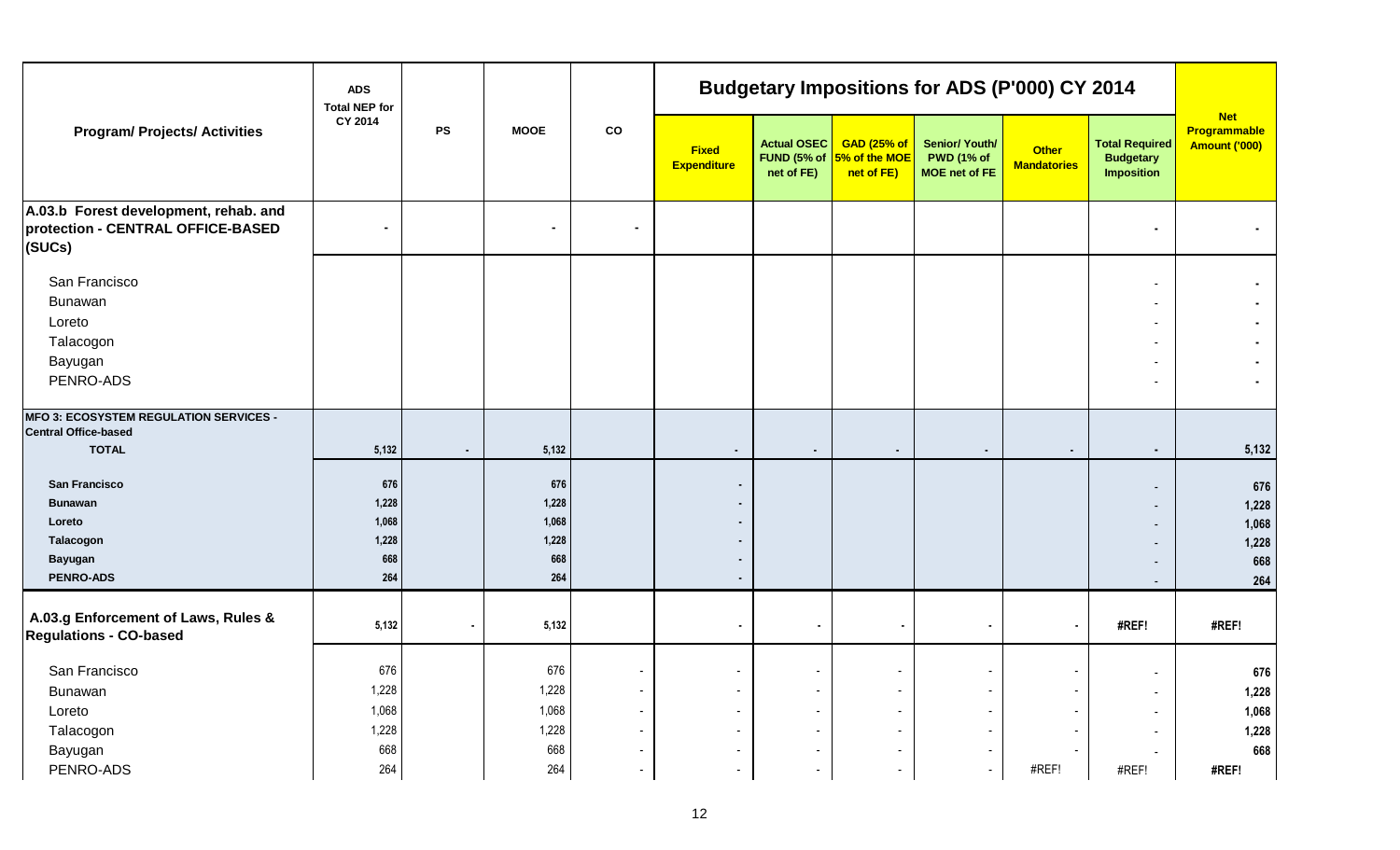|                                                                                         | <b>ADS</b><br><b>Total NEP for</b><br>CY 2014 | <b>PS</b> | <b>MOOE</b> | co | <b>Budgetary Impositions for ADS (P'000) CY 2014</b> |                                  |                                                                  |                                                      |                                    |                                                         |                                             |
|-----------------------------------------------------------------------------------------|-----------------------------------------------|-----------|-------------|----|------------------------------------------------------|----------------------------------|------------------------------------------------------------------|------------------------------------------------------|------------------------------------|---------------------------------------------------------|---------------------------------------------|
| <b>Program/ Projects/ Activities</b>                                                    |                                               |           |             |    | <b>Fixed</b><br><b>Expenditure</b>                   | <b>Actual OSEC</b><br>net of FE) | <b>GAD (25% of</b><br>FUND (5% of $5\%$ of the MOE<br>net of FE) | Senior/ Youth/<br><b>PWD (1% of</b><br>MOE net of FE | <b>Other</b><br><b>Mandatories</b> | <b>Total Required</b><br><b>Budgetary</b><br>Imposition | <b>Net</b><br>Programmable<br>Amount ('000) |
| A.03.g.1 Permit Issuance and Monitoring of<br>Forest and Forest Resource Use - CO-based | 548                                           | 11,079    | 548         |    |                                                      |                                  |                                                                  |                                                      |                                    | $\bullet$                                               | 548                                         |
| San Francisco                                                                           |                                               |           |             |    |                                                      |                                  |                                                                  |                                                      |                                    |                                                         | $\sim$                                      |
| Bunawan                                                                                 | 118                                           |           | 118         |    |                                                      |                                  |                                                                  |                                                      |                                    |                                                         | 118                                         |
| Loreto                                                                                  | 160                                           |           | 160         |    |                                                      |                                  |                                                                  |                                                      |                                    | $\overline{\phantom{a}}$                                | 160                                         |
| Talacogon                                                                               |                                               |           |             |    |                                                      |                                  |                                                                  |                                                      |                                    | $\blacksquare$                                          |                                             |
| Bayugan                                                                                 | 160                                           |           | 160         |    |                                                      |                                  |                                                                  |                                                      |                                    |                                                         | 160                                         |
| PENRO-ADS                                                                               | 110                                           |           | 110         |    |                                                      |                                  |                                                                  |                                                      |                                    |                                                         | 110                                         |
| A.03.g.4 Enforcement of ENR Laws, Rules                                                 |                                               |           |             |    |                                                      |                                  |                                                                  |                                                      |                                    |                                                         |                                             |
| and Regulations - CO-based                                                              | 4,584                                         | 11,079    | 4,584       |    |                                                      |                                  |                                                                  |                                                      |                                    |                                                         | 4,584                                       |
| San Francisco                                                                           | 558                                           |           | 558         |    |                                                      |                                  |                                                                  |                                                      |                                    |                                                         | 558                                         |
| Bunawan                                                                                 | 1,068                                         |           | 1,068       |    |                                                      |                                  |                                                                  |                                                      |                                    | Ξ.                                                      | 1,068                                       |
| Loreto                                                                                  | 1,068                                         |           | 1,068       |    |                                                      |                                  |                                                                  |                                                      |                                    |                                                         | 1,068                                       |
| Talacogon                                                                               | 1,068                                         |           | 1,068       |    |                                                      |                                  |                                                                  |                                                      |                                    |                                                         | 1,068                                       |
| Bayugan                                                                                 | 558                                           |           | 558         |    |                                                      |                                  |                                                                  |                                                      |                                    |                                                         | 558                                         |
| PENRO-ADS                                                                               | 264                                           |           | 264         |    |                                                      |                                  |                                                                  |                                                      |                                    | $\blacksquare$                                          | 264                                         |
| <b>Prepared by:</b>                                                                     |                                               |           |             |    | <b>Approved by:</b>                                  |                                  |                                                                  |                                                      |                                    |                                                         |                                             |

Forester I/PO Talacogon, ADS Forester I/PO Bunawan , ADS OIC, CENRO/CENRO Talacogon, ADS OIC, CENR Officer/CENRO Bunawan, ADS

**SGD. LEMUEL S. LAGAT SGD. JOCELYN B. JANDAYAN SGD. LUIS P. GONZAGA SGD. MODESTO U. LAGUMBAY, JR.**

**SGD. ROMELA P. BADE SGD. VICENTE D. MORAN SGD. MELVIN R. BUSTILLO SGD. ELEAZAR S. ALAIRA**